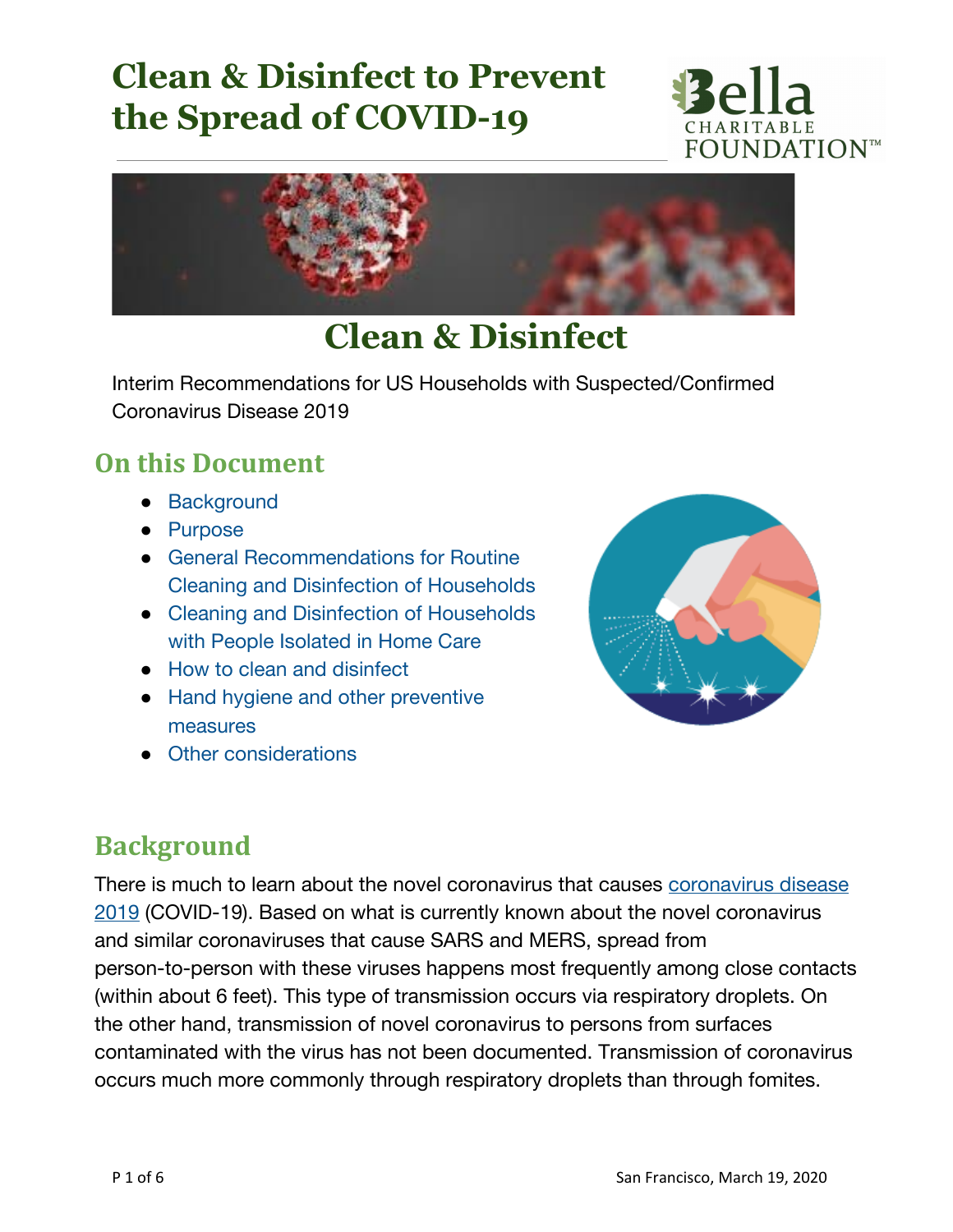

Current evidence suggests that novel **coronavirus may remain viable for hours to days on surfaces made from a variety of materials.** Cleaning of visibly dirty surfaces followed by disinfection is a best practice measure for prevention of COVID-19 and other viral respiratory illnesses in households and community settings.

#### **Purpose**

This guidance provides recommendations on the cleaning and disinfection of households where persons under [investigation](https://www.cdc.gov/coronavirus/2019-ncov/hcp/clinical-criteria.html) (PUI) or those with confirmed COVID-19 reside or may be in self-isolation. It is aimed at limiting the survival of the virus in the environments. These recommendations will be updated if additional information becomes available.

These guidelines are focused on household settings and are meant for the general public.

- Cleaning refers to the removal of germs, dirt, and impurities from surfaces. Cleaning does not kill germs, but by removing them, it lowers their numbers and the risk of spreading infection.
- Disinfecting refers to using chemicals to kill germs on surfaces. This process does not necessarily clean dirty surfaces or remove germs, but by killing germs on a surface *after* cleaning, it can further lower the risk of spreading infection.

## **General Recommendations for Routine Cleaning and Disinfection of Households**

Community members can practice routine cleaning of frequently touched surfaces (for example: tables, doorknobs, light switches, handles, desks, toilets, faucets, sinks) with household cleaners and EPA-registered disinfectants that are appropriate for the surface, following label instructions. Labels contain instructions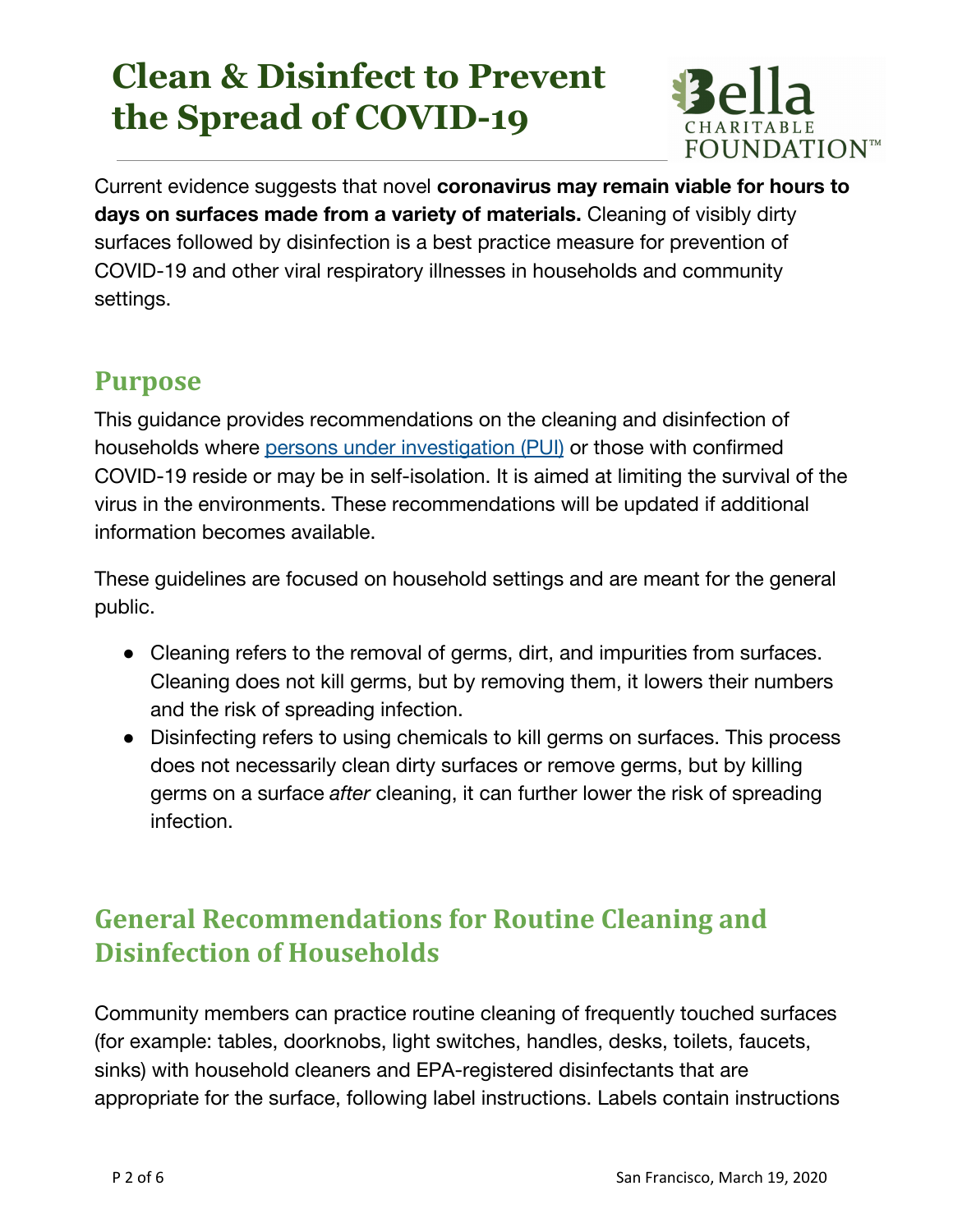

for safe and effective use of the cleaning product including precautions you should take when applying the product, such as wearing gloves and making sure you have good ventilation during use of the product.

## **General Recommendations for Cleaning and Disinfection of Households with People Isolated in Home Care (e.g. Suspected/Confirmed to have COVID-19)**

- Household members should educate themselves about COVID-19 symptoms and preventing the spread of COVID-19 in homes.
- Clean and disinfect high-touch surfaces daily in household common areas (e.g. tables, hard-backed chairs, doorknobs, light switches, remotes, handles, desks, toilets, sinks)
	- $\circ$  In the bedroom/bathroom dedicated for an ill person: consider reducing cleaning frequency to as-needed (e.g., soiled items and surfaces) to avoid unnecessary contact with the ill person.
		- As much as possible, an ill person should stay in a specific room and away from other people in their home, following home care quidance.
		- The caregiver can provide personal cleaning supplies for an ill person's room and bathroom, unless the room is occupied by a child or another person for whom such supplies would not be appropriate. These supplies include tissues, paper towels, cleaners and EPA-registered disinfectants (examples at [this](https://www.americanchemistry.com/Novel-Coronavirus-Fighting-Products-List.pdf) link).
		- If a separate bathroom is not available, the bathroom should be cleaned and disinfected after each use by an ill person. If this is not possible, the caregiver should wait as long as practical after use by an ill person to clean and disinfect the high-touch surfaces.
- Household members should follow home care [guidance](https://www.cdc.gov/coronavirus/2019-ncov/hcp/guidance-prevent-spread.html) when interacting with persons with suspected/confirmed COVID-19 and their isolation rooms/bathrooms.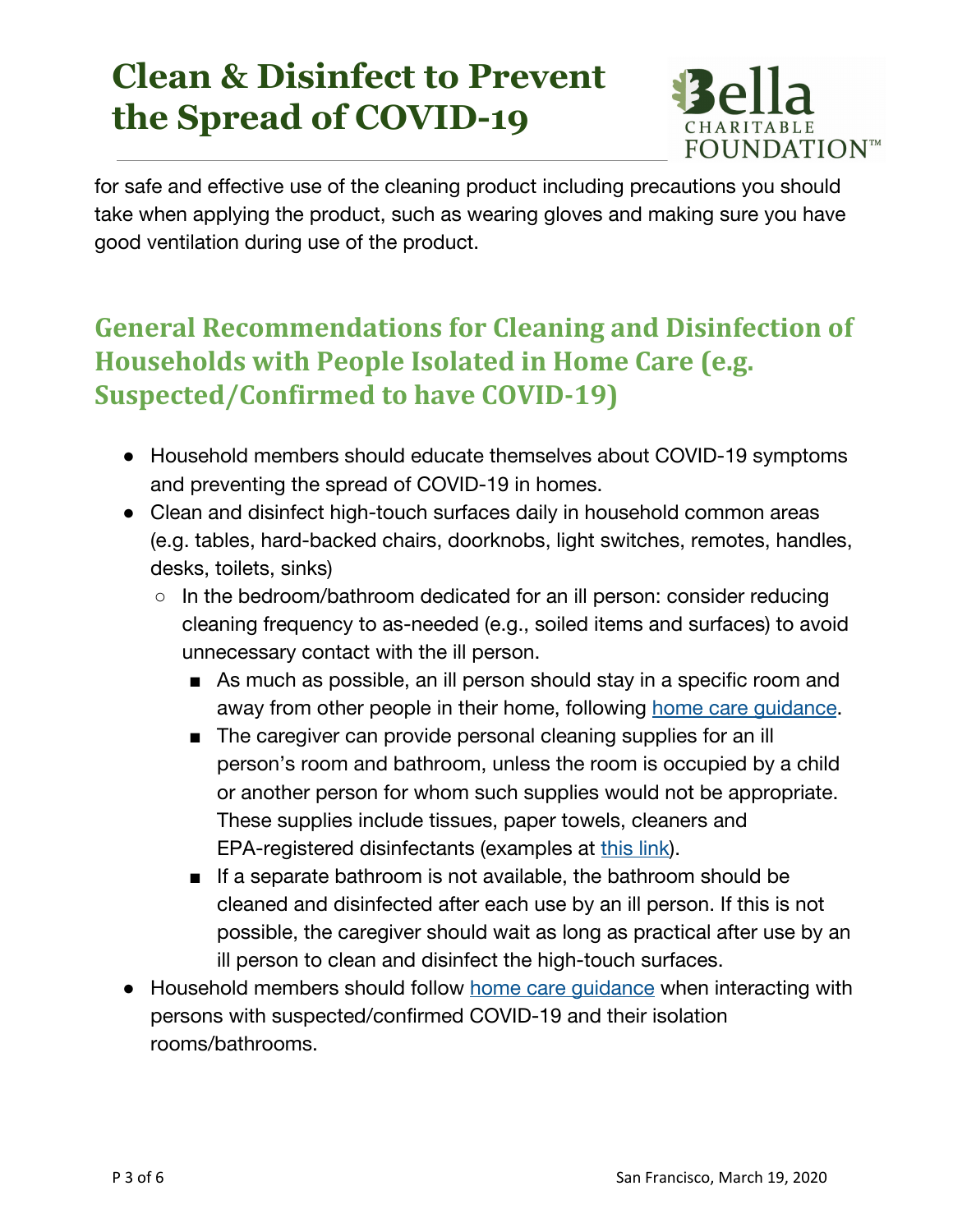

#### **How to clean and disinfect:**

#### *Surfaces*

- Wear disposable gloves when cleaning and disinfecting surfaces. Gloves should be discarded after each cleaning. If reusable gloves are used, those gloves should be dedicated for cleaning and disinfection of surfaces for COVID-19 and should not be used for other purposes. Consult the manufacturer's instructions for cleaning and disinfection products used. [Clean](https://www.cdc.gov/handwashing/when-how-handwashing.html) [hands](https://www.cdc.gov/handwashing/when-how-handwashing.html) immediately after gloves are removed.
- If surfaces are dirty, they should be cleaned using a detergent or soap and water prior to disinfection.
- For disinfection, diluted household bleach solutions, alcohol solutions with at least 70% alcohol, and most common EPA-registered household disinfectants should be effective.
	- Diluted household bleach solutions can be used if appropriate for the surface. Follow manufacturer's instructions for application and proper ventilation. Check to ensure the product is not past its expiration date. Never mix household bleach with ammonia or any other cleanser. Unexpired household bleach will be effective against coronaviruses when properly diluted.
		- Prepare a bleach solution by mixing:
		- 5 tablespoons (1/3rd cup) bleach per gallon of water or
		- 4 teaspoons bleach per quart of water
		- Products with [EPA-approved](https://www.epa.gov/sites/production/files/2020-03/documents/sars-cov-2-list_03-03-2020.pdf) emerging viral pathogens claims are expected to be effective against COVID-19 based on data for harder to kill viruses. Follow the manufacturer's instructions for all cleaning and disinfection products (e.g., concentration, application method and contact time, etc.).
- For soft (porous) surfaces such as carpeted floor, rugs, and drapes, remove visible contamination if present and clean with appropriate cleaners indicated for use on these surfaces. After cleaning:
	- Launder items as appropriate in accordance with the manufacturer's instructions. If possible, launder items using the warmest appropriate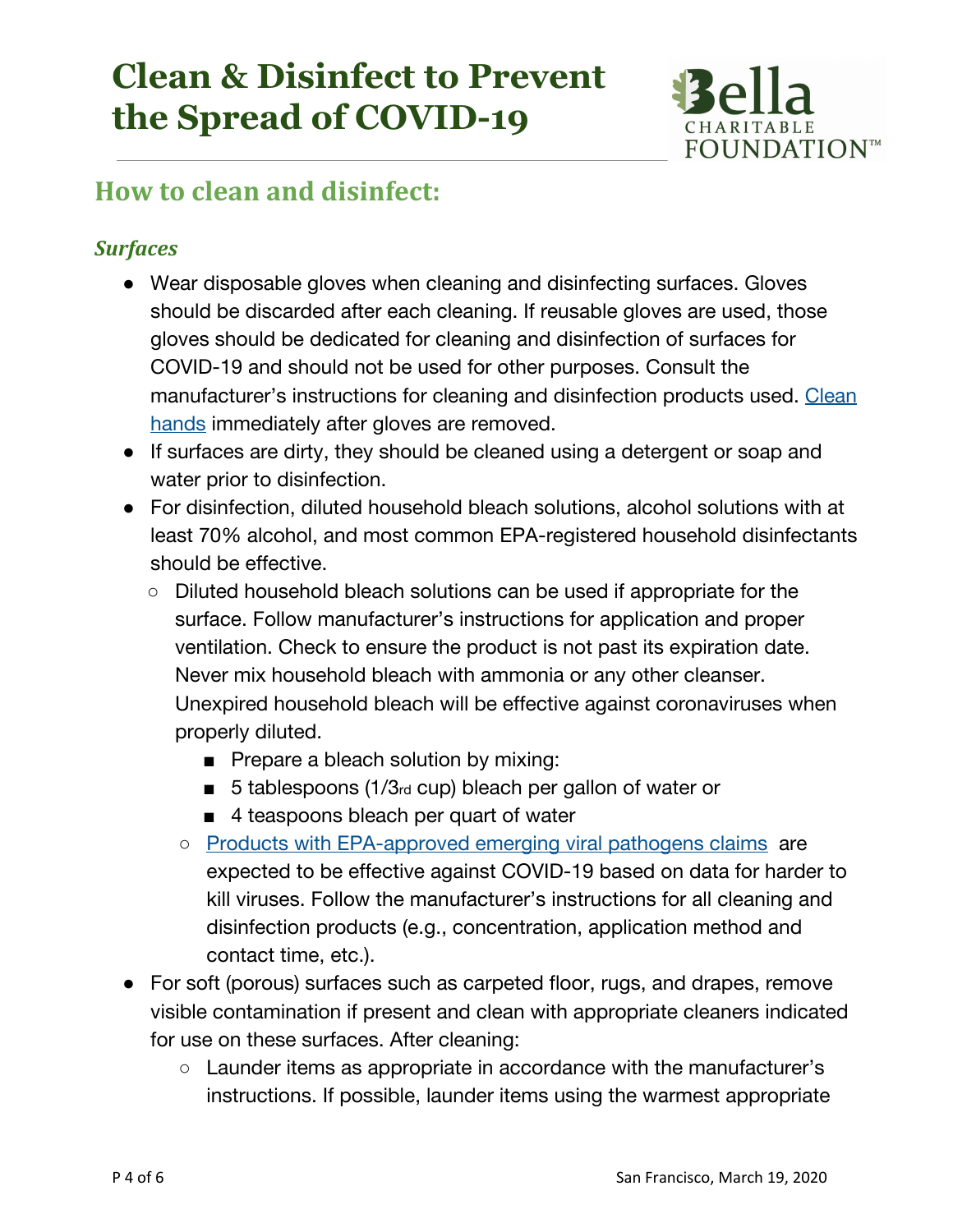

water setting for the items and dry items completely, or Use products with the EPA-approved emerging viral pathogens claims (examples at [this](https://www.americanchemistry.com/Novel-Coronavirus-Fighting-Products-List.pdf) link) that are suitable for porous surfaces.

#### *Clothing, towels, linens and other items that go in the laundry*

- Wear disposable gloves when handling dirty laundry from an ill person and then discard after each use. If using reusable gloves, those gloves should be dedicated for cleaning and disinfection of surfaces for COVID-19 and should not be used for other household purposes. Clean [hands](https://www.cdc.gov/handwashing/when-how-handwashing.html) immediately after gloves are removed.
	- $\circ$  If no gloves are used when handling dirty laundry, be sure to wash hands afterwards.
	- $\circ$  If possible, do not shake dirty laundry. This will minimize the possibility of dispersing virus through the air.
	- Launder items as appropriate in accordance with the manufacturer's instructions. If possible, launder items using the warmest appropriate water setting for the items and dry items completely. Dirty laundry from an ill person can be washed with other people's items.
	- Clean and disinfect clothes hampers according to guidance above for surfaces. If possible, consider placing a bag liner that is either disposable (can be thrown away) or can be laundered.

#### **Hand hygiene and other preventive measures**

● Household members should clean [hands](https://www.cdc.gov/handwashing/when-how-handwashing.html) often, including immediately after removing gloves and after contact with an ill person, by washing hands with soap and water for 20 seconds. If soap and water are not available and hands are not visibly dirty, an alcohol-based hand sanitizer that contains at least 60% alcohol may be used. However, if hands are visibly dirty, always wash hands with soap and water.